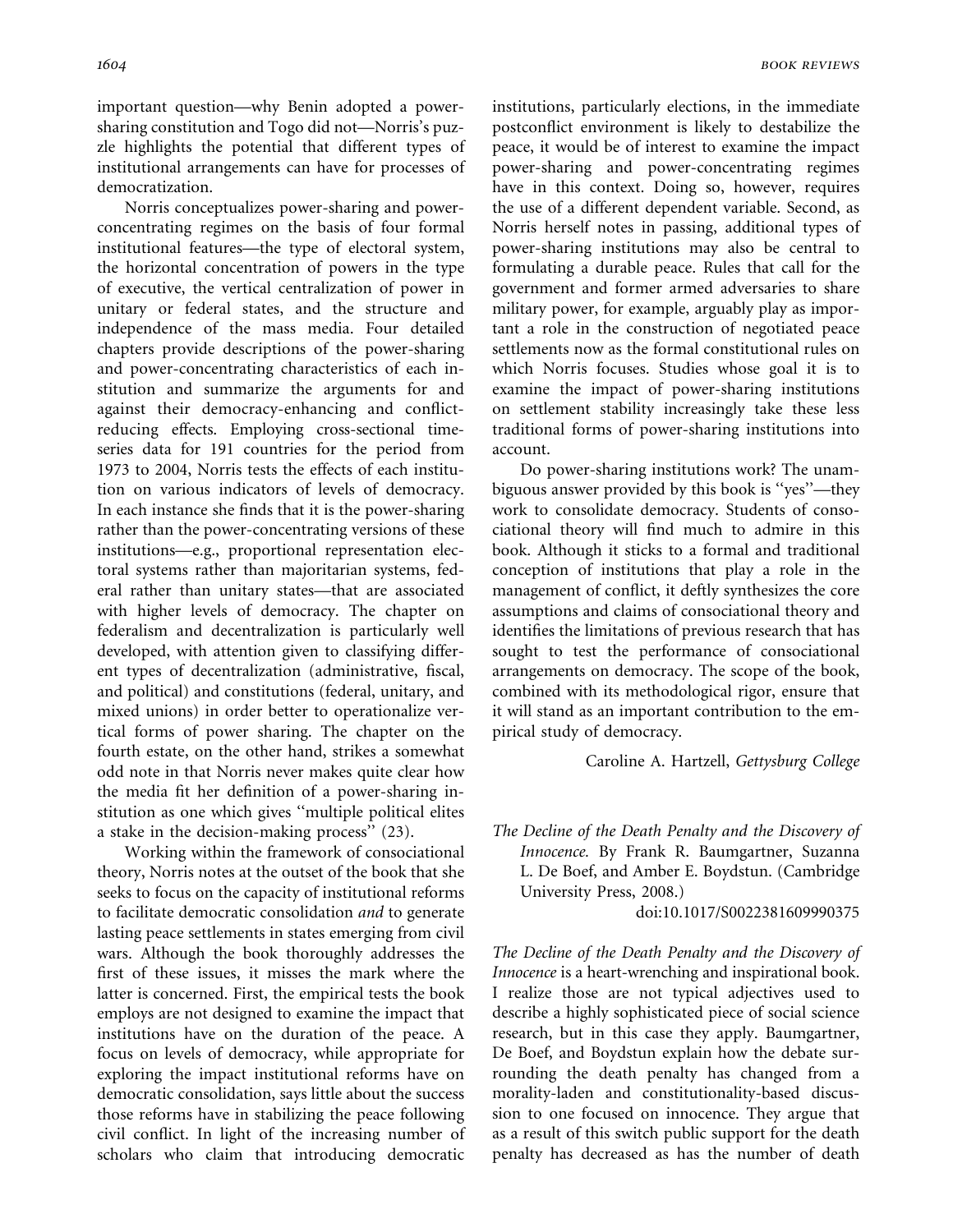sentences in the United States. Throughout the book, the authors never lose sight of the fact that their research stems from actual cases of innocent people convicted of crimes they did not commit and from victims of crimes in which the guilty party was never prosecuted. Furthermore, the authors demonstrate that policy toward a powerless and unpopular group of people—convicted criminals—can be dramatically reshaped through effective issue framing.

The authors begin with an analysis of the history of the death penalty. They detail long-term trends dealing with the use of the death penalty, racial disparities in its application, and exonerations from death row. They also trace the sharp decline in death sentences since the mid-1990s and the more modest decline in public support for the death penalty during the same time period. The rest of the book is dedicated to explaining these trends in public opinion and public policy.

Baumgartner, De Boef, and Boydstun argue that an innocence movement has effectively reframed the debate surrounding the death penalty. The rise of this innocence frame should be thought of as a social cascade. In their words, ''the unprecedented level of attention paid to the innocence frame in recent years is the product of many independent but mutually reinforcing elements working in a positive feedback system ... . events, organizational efforts, governmental actions, and media framing have moved in unintended tandem to break the death penalty debate wide open, exposing a new dimension of innocence and redefining the debate'' (49–50). The authors show that the average number of exonerations each year has increased over time, but they argue persuasively that the increased attention to innocence is not simply a function of this change in the number of exonerees. Something more is going on. An innocence movement (driven especially by legal and journalism clinics) has successfully changed the debate from one focused on moral and constitutional issues to one emphasizing the fairness of the system and claims of innocent people on death row. As the terms of the debate changed, so did the tone of the coverage. Based on a content analysis of the New York Times between 1960 and 2005, the authors show that coverage of the death penalty became decidedly more negative as the focus turned to the possibility of executing an innocent person.

Baumgartner, De Boef, and Boydstun develop a new methodological technique, evolutionary factor analysis, to gauge the power of the innocence frame over time. The analysis is complex, but their conclusions are straightforward: the innocence frame dominates current discourse surrounding the death penalty and encompasses a variety of fairness arguments, none of which touch on the morality of the issue. Finally, the authors assess how the tone of death penalty coverage affects public opinion and public policy across time while controlling for other explanatory variables. They demonstrate that as coverage of the death penalty became more negative in tone, support for the death penalty declined. Similarly, a negative tone led to fewer death sentences handed out by juries.

This book has many strengths, including its theoretical account of the issue framing process; its attention to the journalists, lawyers, scholars, students, activists, and politicians who have worked tirelessly to identify and free innocent people on death row, thus promoting the innocence frame; its longitudinal analysis of media coverage of the death penalty; and its persuasive analysis linking shifts in the tone of death penalty coverage to both decreased public support for the policy and to the decline in the number of death sentences meted out by juries. Despite the book's many virtues, I do want to raise a couple of critiques. First, the innocence frame identified by the authors is driven heavily by rhetoric about the fairness of the death penalty. The discourse focuses on fairness in a variety of ways, including but not limited to—whether the person on death row is guilty or innocent. Because the authors have argued so convincingly that issue definition matters, it makes me wonder whether they might interpret their data differently if the frame had been labeled a fairness frame rather than an innocence frame. Indeed, the authors initially refer to a ''fairness dimension'' when they examine their descriptive data of death penalty media coverage (Chap. 4), but then discuss an innocence frame based on the results of their evolutionary factor analysis (Chap. 5). From a practical perspective, it seems important for anti-death penalty activists to know whether they should frame their arguments broadly in terms of fairness or focus more specifically on the unfairness of putting innocent people to death. Second, instead of assessing the impact of the innocence frame on public opinion and public policy, the authors analyze the effects of the tone of the coverage. The tone is a function of the particular frames prominent at the time to be sure, but it would be informative to see the pure effect of the innocence frame on public opinion and public policy.

Overall, this book is an excellent piece of scholarship and a fascinating read. Baumgartner, De Boef, and Boydstun provide a gripping account of the